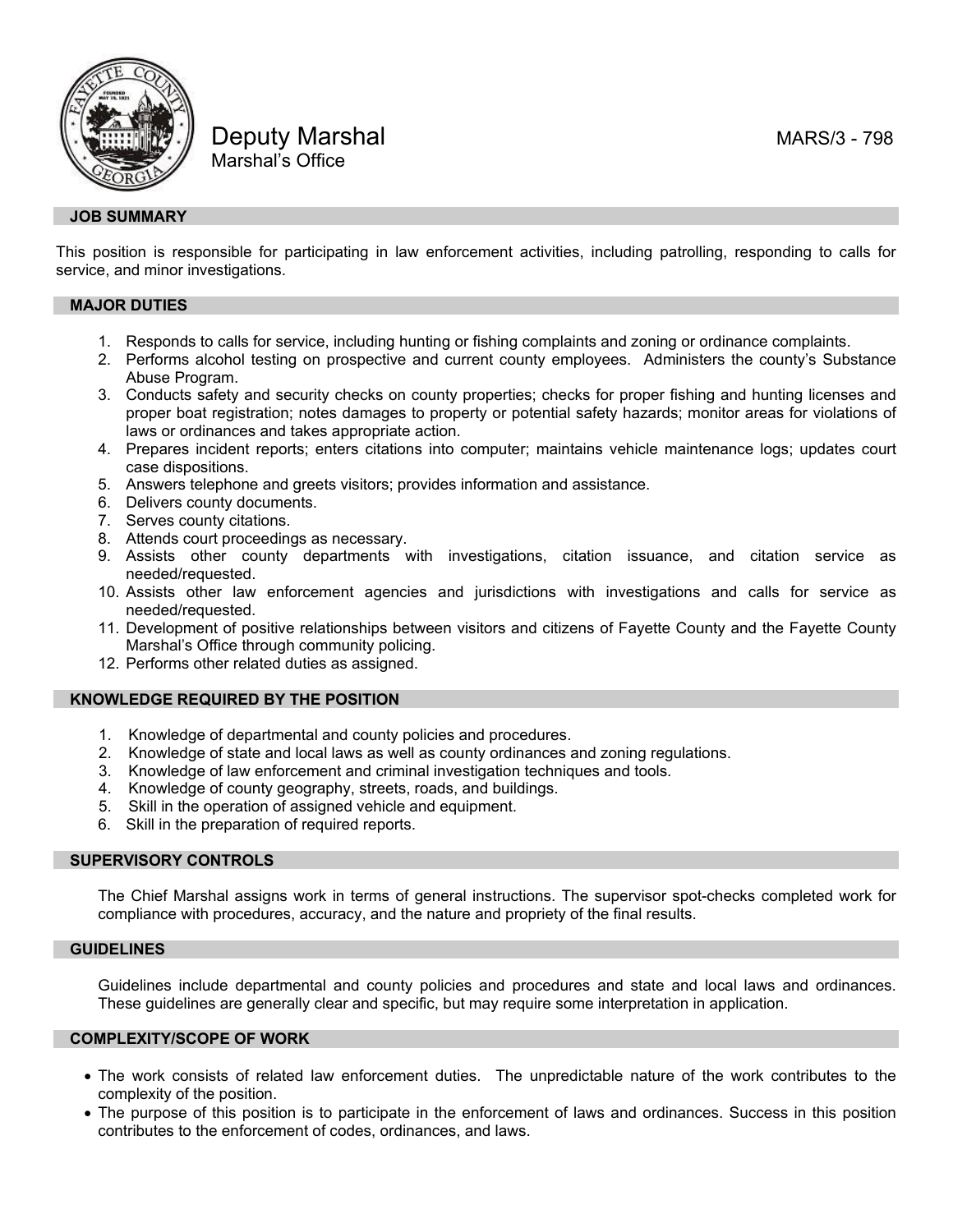## **CONTACTS**

- Contacts are typically with co-workers, other law enforcement personnel, court personnel, and members of the general public.
- Contacts are typically to give or exchange information; resolve problems; and provide services.

# **PHYSICAL DEMANDS/ WORK ENVIRONMENT**

- The work is typically performed while intermittently sitting, standing, walking, bending, crouching, or stooping. The employee frequently lifts light and occasionally heavy objects, climbs ladders, and uses tools or equipment requiring a high degree of dexterity.
- The work is typically performed in an office and outdoors. The employee may be exposed to machinery with moving parts, contagious or infectious diseases, irritating chemicals, and occasional cold or inclement weather. The work requires the use of protective devices such as masks, goggles, vests, or gloves.

### **SUPERVISORY AND MANAGEMENT RESPONSIBILITY**

None.

#### **SPECIAL CERTIFICATIONS AND LICENSES**

- Possession of a valid State of Georgia driver's license (Class C) and a satisfactory Motor Vehicle Record (MVR) in compliance with County Safety and Loss Control Guidelines. Completion of the State of Georgia Department of Transportation Defensive Driving Course and/or Emergency Vehicle Operation Certification within twelve (12) months of employment.
- Completion of Basic Peace Officer Certification through Georgia Peace Officer Standards and Training Council.
- Completion of Georgia Crime Information Center CJIS Network Operator Certification within thirty (30) days of employment.
- Completion of Breath Alcohol Technician (BAT) Certification

## **ADA COMPLIANCE**

• Fayette County is an Equal Opportunity Employer. ADA requires the County to provide reasonable accommodations to qualified individuals with disabilities. Prospective and current employees are invited to discuss accommodations.

## **HIPAA COMPLIANCE**

• The Health Insurance Portability and Accountability Act of 1996, as amended, requires employees to protect the security of Protected Health Information (PHI) however it is obtained, handled, learned, heard or viewed in the course of their work.

## **DRUG AND ALCOHOL COMPLIANCE**

• DRUG AND ALCOHOL COMPLIANCE: In accordance of Fayette County's Substance Abuse Policy of 1996, as amended, all job applicants offered employment will undergo testing for the presence of illegal drugs and alcohol as a condition of employment. In the course of employment, employees are subject to random, reasonable suspicion, post accident and routine fitness for duty testing for illegal drugs and alcohol abuse. Employees are prohibited to work under the influence, to possess, to distribute or to sell illegal drugs in the work place or abuse alcohol on the job. Confirmed positive is reason for denial of employment and/or termination.